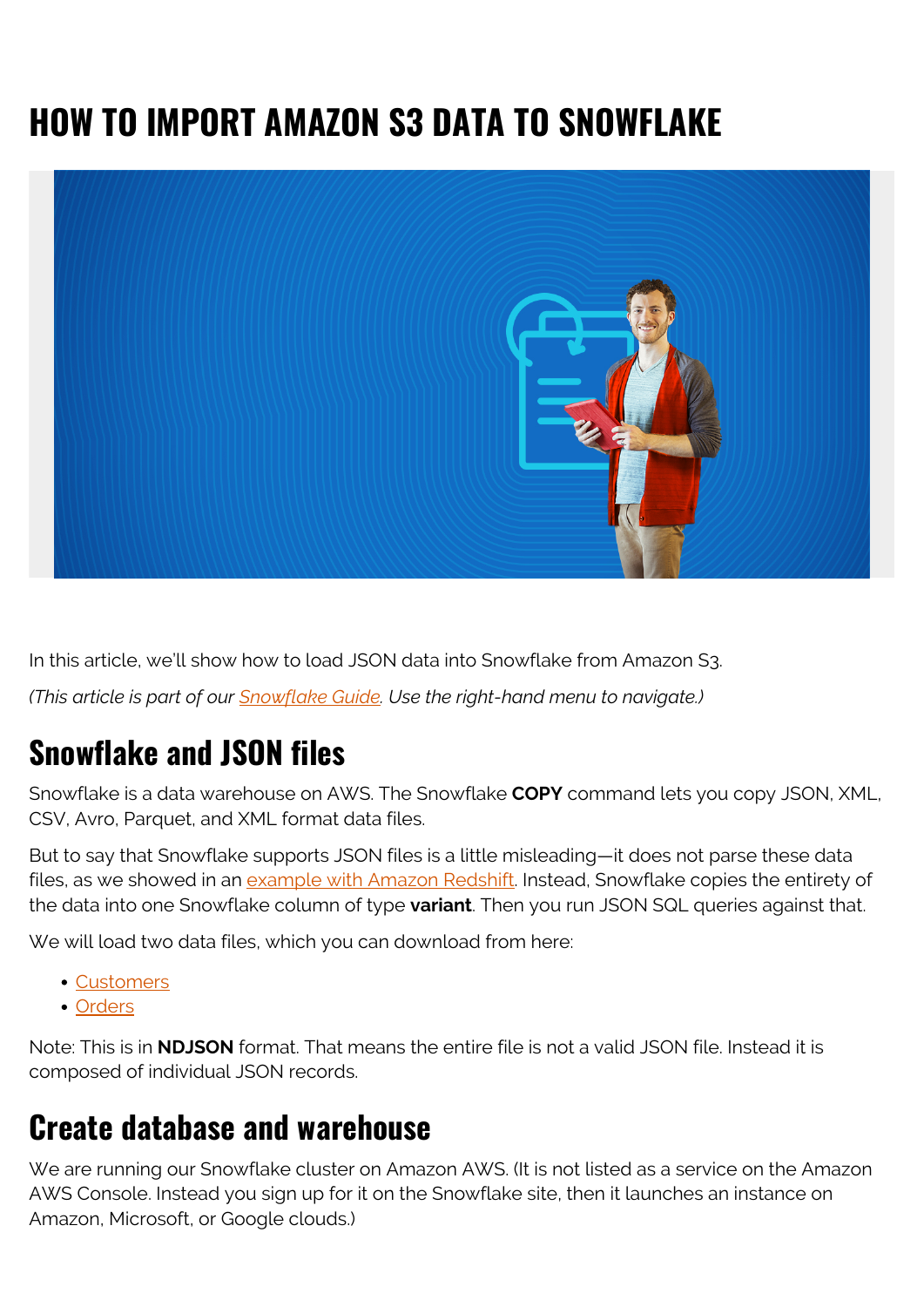You create a warehouse like this. Here is where you pick the machine site and number of servers, thus picking the computing power and cost.

| <b>Create Warehouse</b> |                                                                                              |               |  |  |  |
|-------------------------|----------------------------------------------------------------------------------------------|---------------|--|--|--|
| Name*                   | walkerwarehouse                                                                              |               |  |  |  |
| Size                    | Small (2 credits / hour)                                                                     |               |  |  |  |
|                         | Learn more about virtual warehouse sizes here                                                |               |  |  |  |
| <b>Maximum Clusters</b> | 1                                                                                            | $\checkmark$  |  |  |  |
|                         | Multi-cluster warehouses improve the query throughput for high concurrency workloads.        |               |  |  |  |
| <b>Scaling Policy</b>   | Standard                                                                                     | ∨             |  |  |  |
|                         | The policy used to automatically start up and shut down clusters.                            |               |  |  |  |
| Auto Suspend            | 10 minutes                                                                                   | ✓             |  |  |  |
|                         | The maximum idle time before the warehouse will be automatically suspended.<br>Auto Resume ? |               |  |  |  |
| Comment                 |                                                                                              |               |  |  |  |
| Show SQL                | Cancel                                                                                       | <b>Finish</b> |  |  |  |

#### **Create external stage**

You can copy data directly from Amazon S3, but Snowflake recommends that you use their **external stage** area. They give no reason for this. But, doing so means you can store your credentials and thus simplify the copy syntax plus use wildcard patterns to select files when you copy them.



name and point it to an S3 bucket.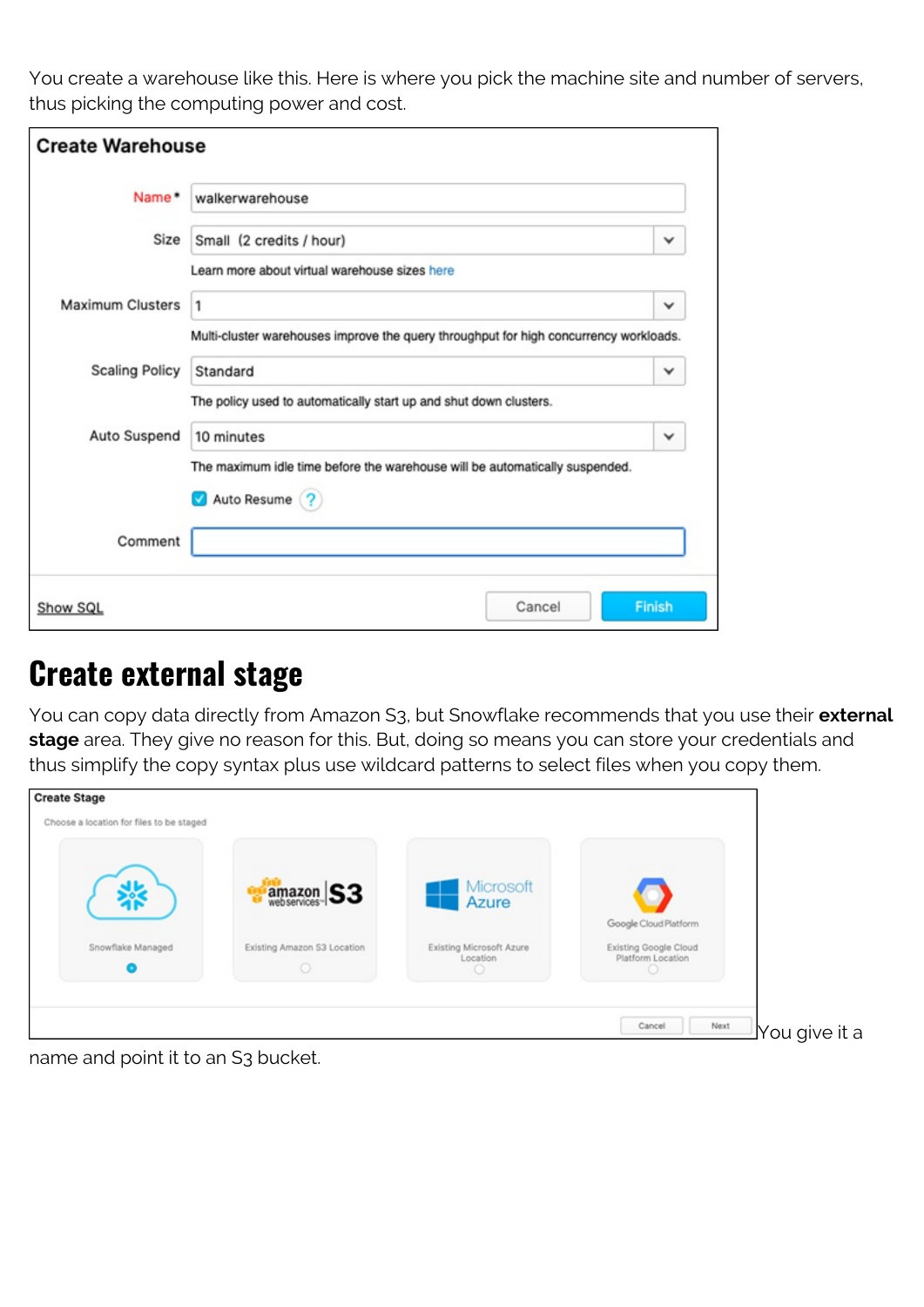| <b>Create Stage</b>   |                                                          |                |              |
|-----------------------|----------------------------------------------------------|----------------|--------------|
|                       | Staged files will be stored in the specified S3 location |                |              |
| Name*                 |                                                          |                |              |
| Schema Name PUBLIC    |                                                          |                | $\checkmark$ |
| $URL^*$ s3://         |                                                          |                |              |
| AWS Key ID walker     |                                                          |                |              |
| <b>AWS Secret Key</b> |                                                          |                |              |
| Encryption Master Key |                                                          |                |              |
| Comment               |                                                          |                |              |
| Show SQL              |                                                          | Back<br>Cancel | Einish       |

#### **Create a database**

As with other databases, a **database** is a collection of tables. So, it's just a name in this simple example. Create it from the Snowflake console like this:

|                  | <b>Databases</b> | ₹<br><b>Shares</b>          |
|------------------|------------------|-----------------------------|
| <b>Databases</b> |                  |                             |
| $^{(+)}$         | Create $\Box$    | Clone $\Box \times$<br>Drop |
| Search Databases |                  |                             |
| Database         |                  | Oric                        |

#### **Create tables**

Next, open the worksheet editor and paste in this SQL to create the **customers** and **orders** tables. Note that both have one column of type **variant**.

use database inventory;

create table customers (customer variant);

create table orders(orders variant);

# **Upload JSON data to S3**

Copy the data to S3 using the Amazon S3 console or AWS CLI command line:

aws s3 cp customers.json s3:/(bucket name)

aws s3 cp orders.json s3://(bucket name)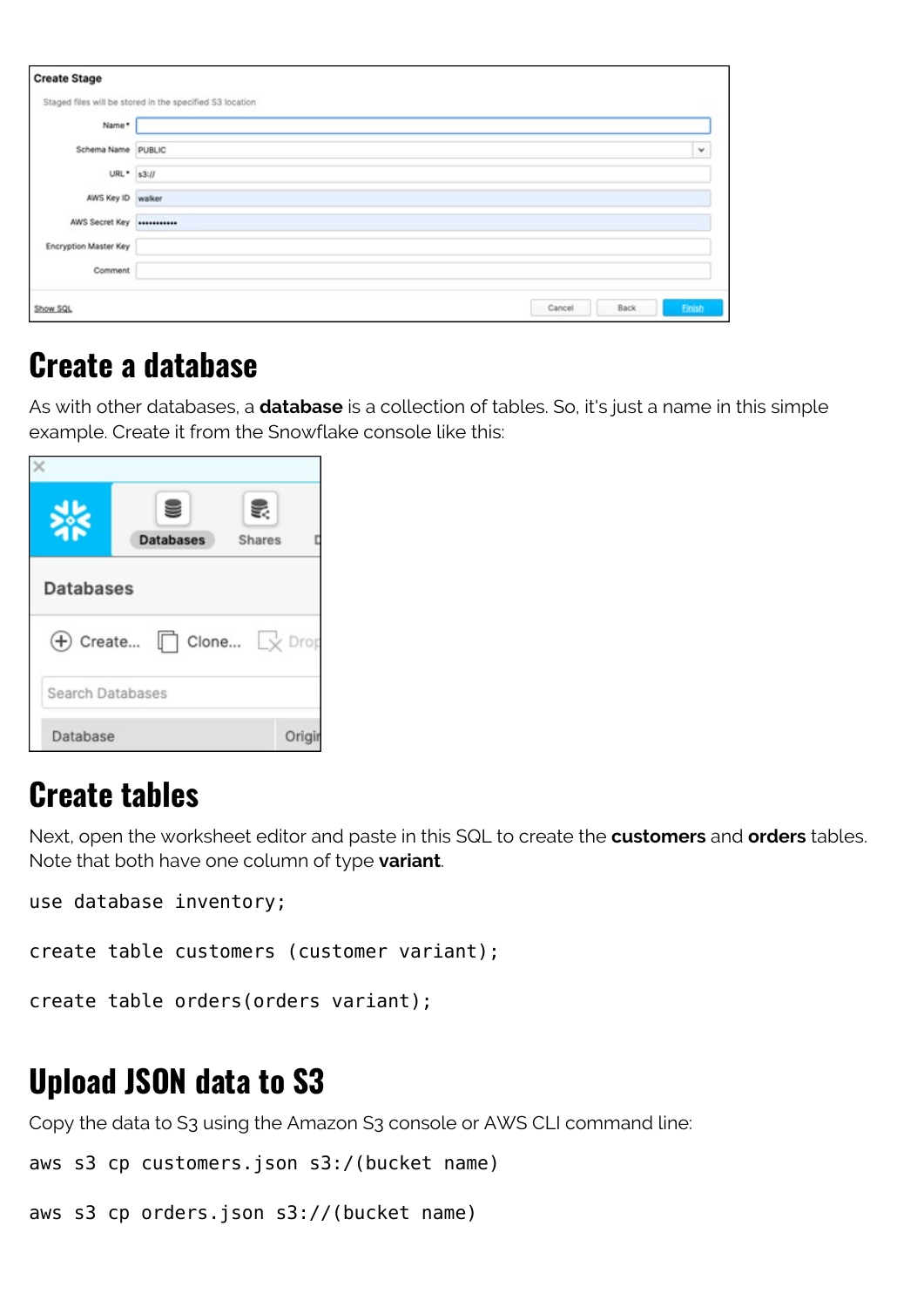### **Bulk load the JSON data into Snowflake**

Copy the customers and orders data into Snowflake like this. Since that S3 bucket contains both files we give the name using PATTERN. That can be any regular expression.

copy into customers from @GLUEBMCWALKERROWE FILE\_FORMAT=(TYPE= 'JSON') PATTERN= 'customers.json';

One annoying feature is that you have to select the **All Queries** checkbox in order to enable the **run** button:

|   | All Queries   Saved 1 second ago<br>Run $(1)$ |
|---|-----------------------------------------------|
| ı | copy into customers                           |
| 2 | from @GLUEBMCWALKERROWE                       |
| 3 | FILE_FORMAT=(TYPE= 'JSON')                    |
| 4 | PATTERN= 'customers.json';                    |
| 5 |                                               |
| 6 |                                               |
|   |                                               |

The worksheet looks like this when you execute the

SQL.

| 5<br>6<br>$\begin{array}{c}\n7 \\ 0 \\ 0\n\end{array}$ | copy into orders<br>from @GLUEBMCWALKERROWE<br>FILE_FORMAT=(TYPE= 'JSON')<br>PATTERN= 'orders.json'; |                     |             |             |             |                         |             |         |                                               |
|--------------------------------------------------------|------------------------------------------------------------------------------------------------------|---------------------|-------------|-------------|-------------|-------------------------|-------------|---------|-----------------------------------------------|
| Results                                                | Data Preview                                                                                         |                     |             |             | $-$         |                         |             |         |                                               |
| v Query ID SQL                                         |                                                                                                      | 640ms <b>1200mm</b> | 1 rows      |             |             |                         |             |         |                                               |
| Filter result                                          |                                                                                                      |                     | 击<br>Copy   |             |             |                         |             |         |                                               |
| Row file                                               |                                                                                                      | status              | rows_parsed | rows_loaded | error_limit | errors_seen first_error |             | first_e |                                               |
|                                                        | s3://gluebmc                                                                                         | LOADED              | 2           | 2           | 1           | 0                       | <b>NULL</b> |         | $\operatorname{\mathsf{J}}$ Then click on the |

**file** and see the data that it loaded.